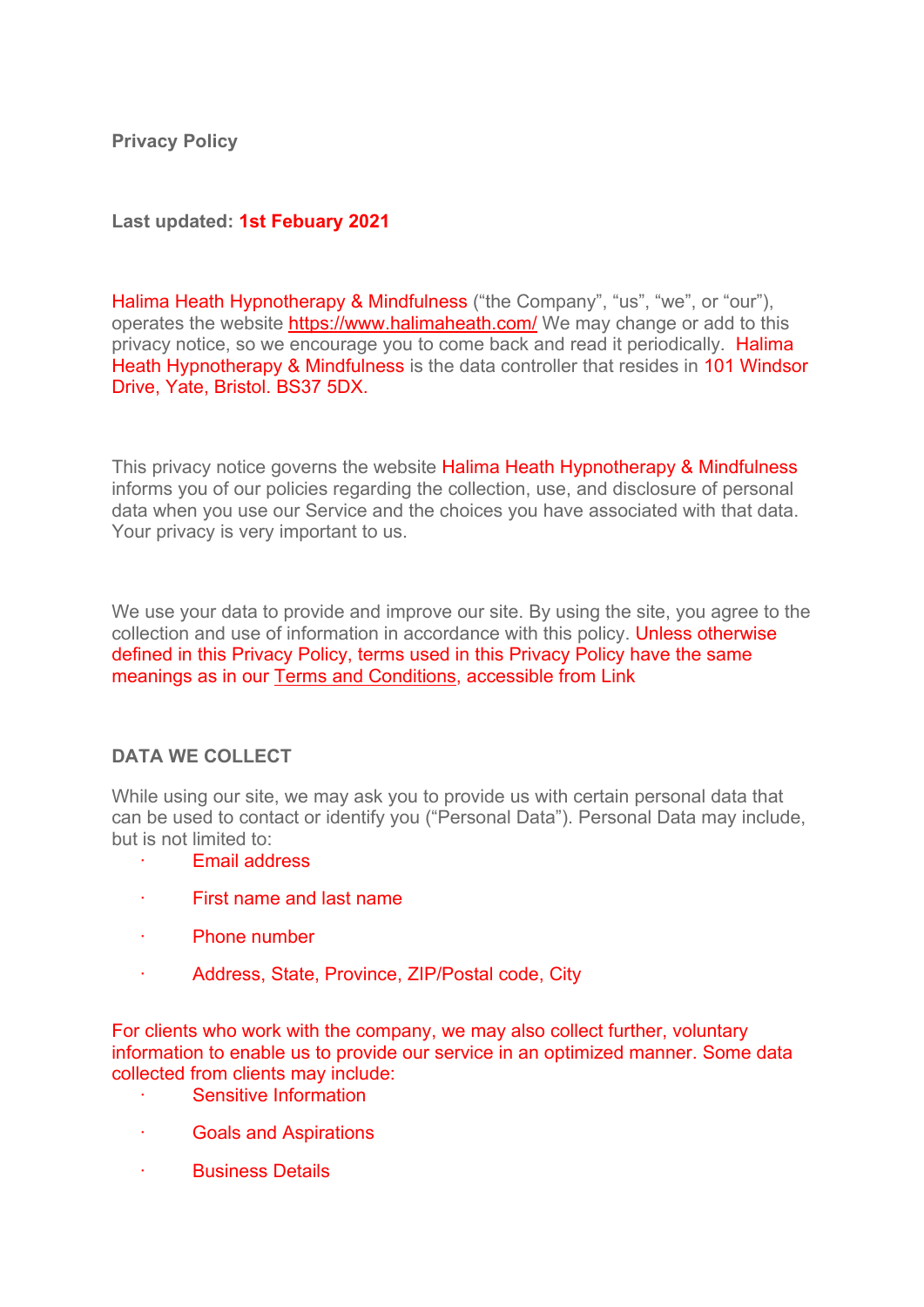### · Health Related Information

#### **Information Collected Automatically**

Like many websites, we and our service providers, such as Facebook, use cookies, web beacons and other technologies to receive and store certain types of information when you interact with us through your computer or mobile device. Using these technologies helps us recognize you, customize your experience and make relevant marketing messages. Here are some of the types of information we collect:

Log & Device data. When you visit our site, we may automatically record information ("log data"), including information that your browser sends whenever you visit our site. This log data may include your web address you came from or are going to, your device model, operating system, browser type, unique device identifier, IP address, mobile network carrier, and time zone or location.

· Cookie data. We may use "cookies" (a small text file sent by your computer each time you visit our site) or similar technologies to record log data. When we use cookies, we may use "session" cookies (that last until you close your browser) or "persistent" cookies (that last until you or your browser delete them). To help us make e-mails more useful and interesting, we often receive a confirmation when you open e-mail from us if your computer supports such capabilities. You can opt out of receiving emails from us. Please see the Your Choices section below.

### **HOW WE USE YOUR INFORMATION**

We may use information that we collect about you to: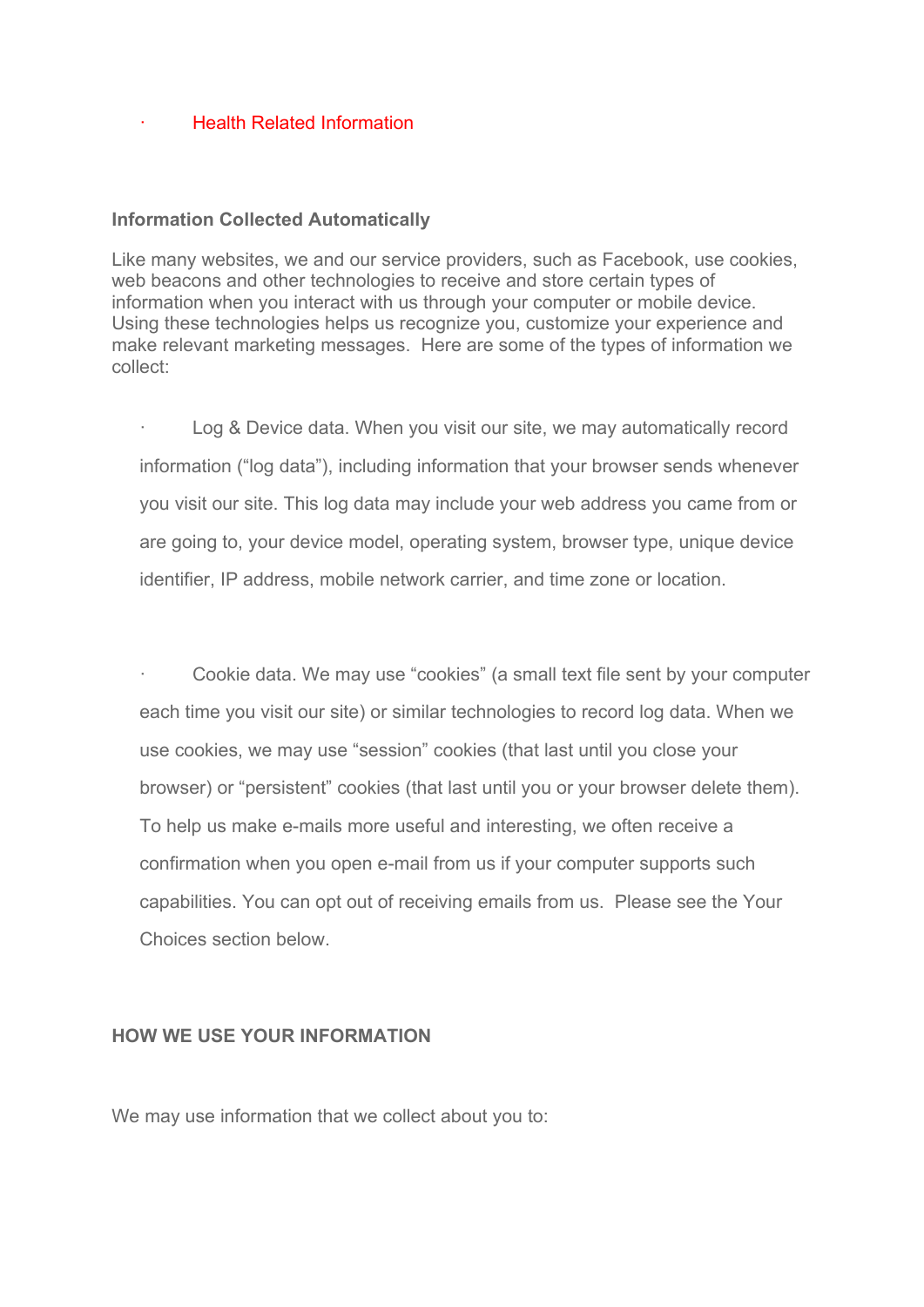Provide our Products and Services. We will use your information to provide our products and services to you.

· **Understand and improve our products.** We will perform research and analysis about your use of, or interest in, our products, services, or content, or products, services or content offered by others. We do this to help make our products better and to develop new products.

**Communicate with you.** We may send you emails about new product features or other news about us or on topics we think would be relevant to you. You may opt out of these at any time. Visit the Your Choices section below.

**Responding to your requests.** We will also use your information to respond to your questions or comments.

We may contact you to inform you about changes in our services, our service offering and other important service related notices such as changes to the privacy policy or about security or fraud notices.

We may develop and display content and advertising tailored to your interests on our products and services on our site and on other sites;

We also may use your information to manage our business or perform functions as otherwise described to you at the time of collection.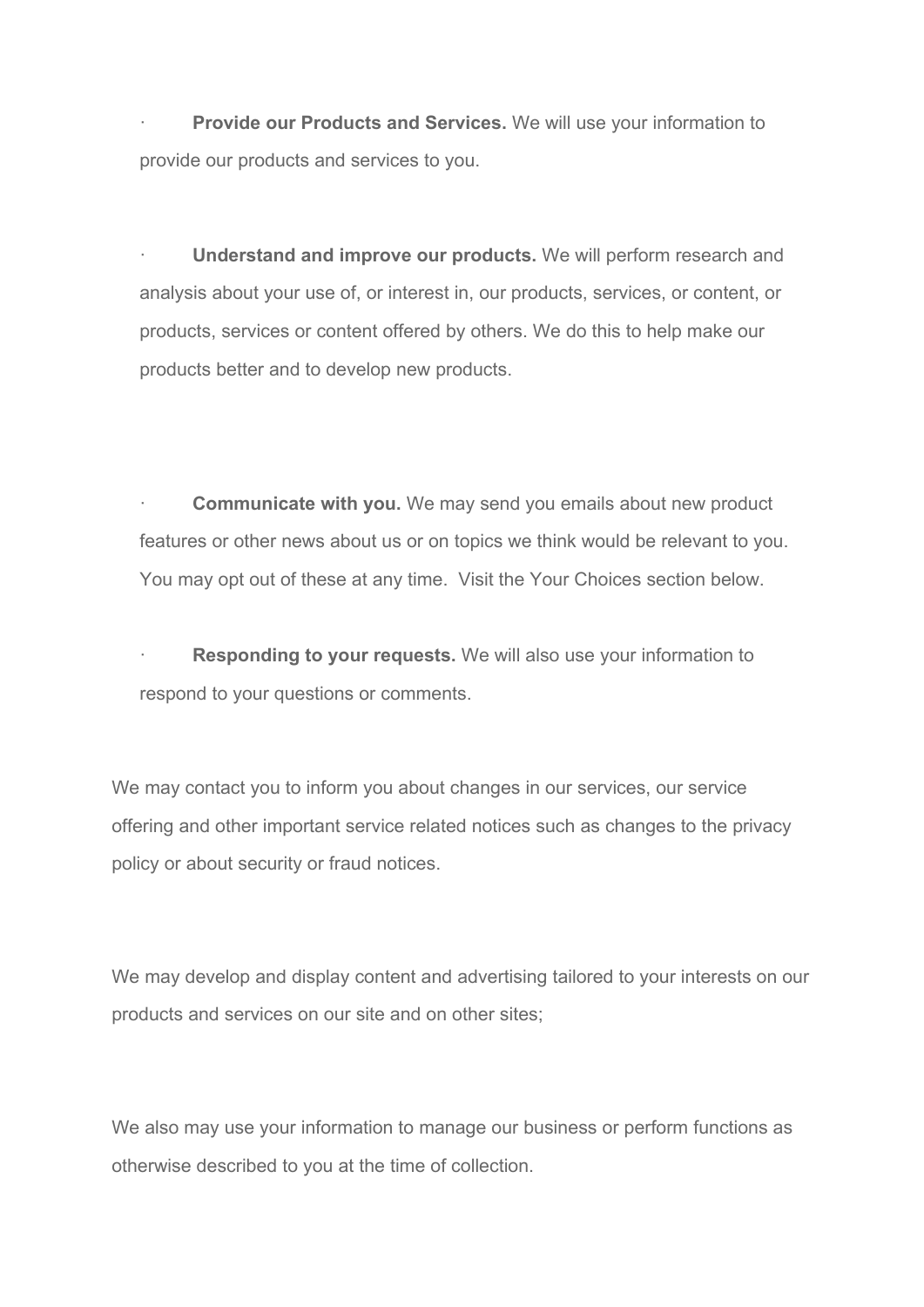### **Sharing and Disclosure**

.

We do not share your personal information with others except as indicated within this policy or when we inform you and give you an opportunity to opt out of having your personal information shared.

We will share your information in the following ways

**With third party service providers, agents, or contractors.** We use other companies, agents or contractors ("Service Providers") to perform services on our behalf or to assist us with providing services to you. For example, we may engage Service Providers to process credit card transactions or other payment methods. Or, we may engage Service Providers to provide services such as marketing, advertising, communications, infrastructure and IT services, to provide customer service, to collect debts, and to analyse and enhance data (including data about users' interactions with our service). These Service Providers may have access to your personal or other information in order to provide these functions. In addition, some of the information we request may be collected by third party providers on our behalf. We do not authorize them to use or disclose your personal information except in connection with providing their services.

**Analytics:** Specifically for analytics providers, we use Google Analytics Google Analytics which is a web analytics service offered by Google that tracks and reports website traffic. Google uses the data collected to track and monitor the use of our Service. This data is shared with other Google services. Google may use the collected data to contextualize and personalize the ads of its own advertising network.

You can opt-out of having made your activity on the Service available to Google Analytics by installing the Google Analytics opt-out browser add-on. The add-on prevents the Google Analytics JavaScript (ga.js, analytics.js, and dc.js) from sharing information with Google Analytics about visits activity. For more information on the privacy practices of Google, please visit the Google Privacy & Terms web page: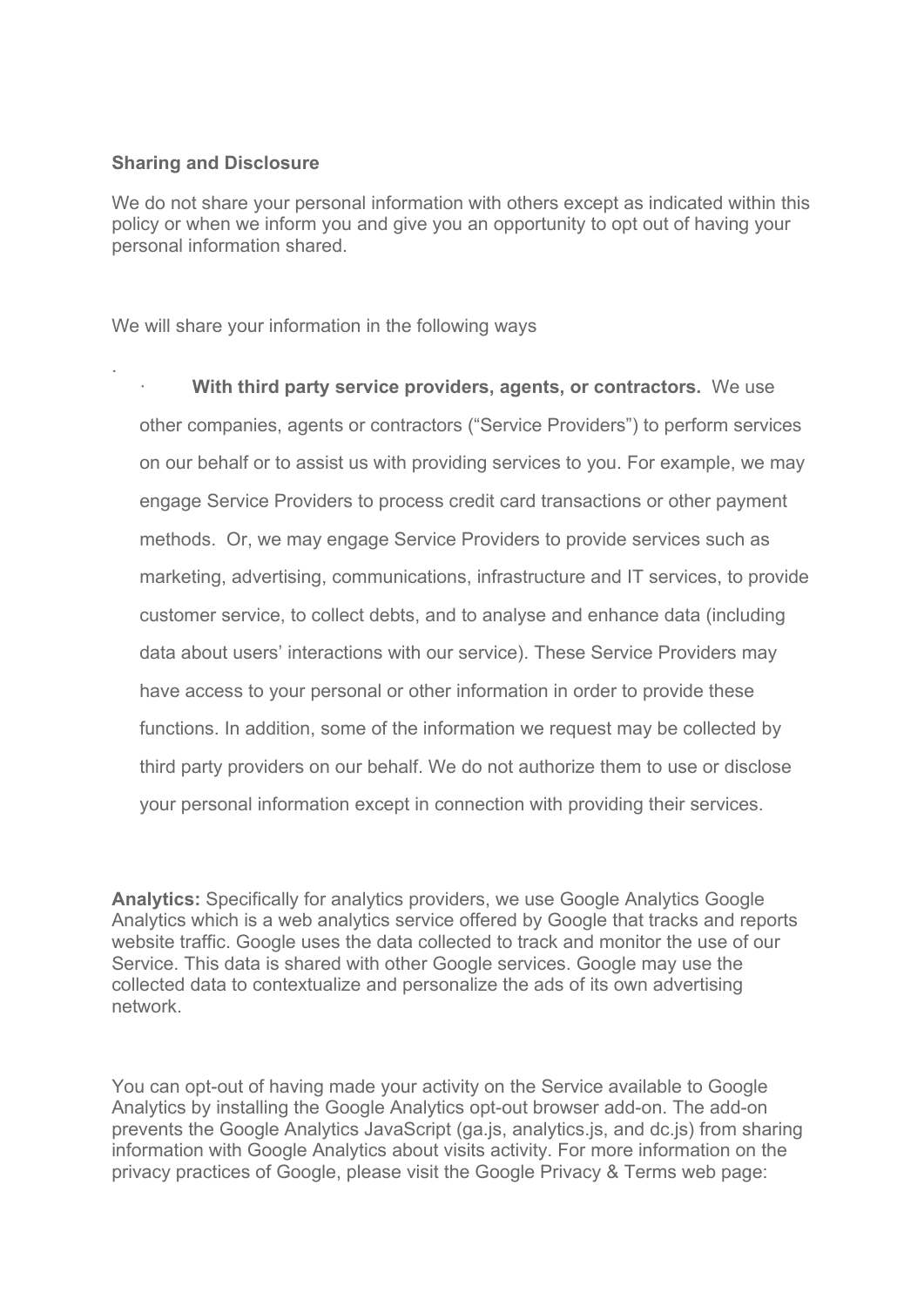<http://www.google.com/intl/en/policies/privacy/>Google also recommends installing the Google Analytics Opt-out Browser Add-on –

https://tools.google.com/dlpage/gaoptout – for your web browser. Google Analytics Opt-out Browser Add-on provides visitors with the ability to prevent their data from being collected and used by Google Analytics.

## **Advertising:**

We may use third-party Service Providers to show advertisements, which may include targeted advertisements on a third party site after you have visited our website. We and the third party service providers use cookies to inform, optimize, measure performance serve ads based on your previous visits to our site.

Please note at this time, we do not recognize automated browser signals regarding tracking mechanisms, which may include "do not track" instructions.

We work with Google AdSense & DoubleClick Cookie Google, as a third party vendor, uses cookies to serve ads on our site. Google's use of the DoubleClick cookie enables it and its partners to serve ads to our users based on their visit to our Service or other websites on the Internet. You may opt out of the use of the DoubleClick Cookie for interest-based advertising by visiting the Google Ads Settings web page:<http://www.google.com/ads/preferences/>

**Facebook**: You can learn more about interest-based advertising from Facebook by visiting this page:<https://www.facebook.com/help/164968693837950>

To opt-out from Facebook's interest-based ads follow these instructions from Facebook:<https://www.facebook.com/help/568137493302217>

To see more about Facebook's participation in the Digital Advertising Alliance please visit the Choices section of this notice.

For more information on the privacy practices of Facebook, please visit Facebook's Data Policy:<https://www.facebook.com/privacy/explanation>

**Payment Providers**: We may provide paid products and/or services within the site. When we do, we use third-party services for payment processing (e.g. payment processors). We will not store or collect your payment card details. That information is provided directly to our third-party payment processors whose use of your personal information is governed by their own privacy notice. The payment processors we work with adhere to the standards set by PCI-DSS as managed by the PCI Security Standards Council, which is a joint effort of brands like Visa,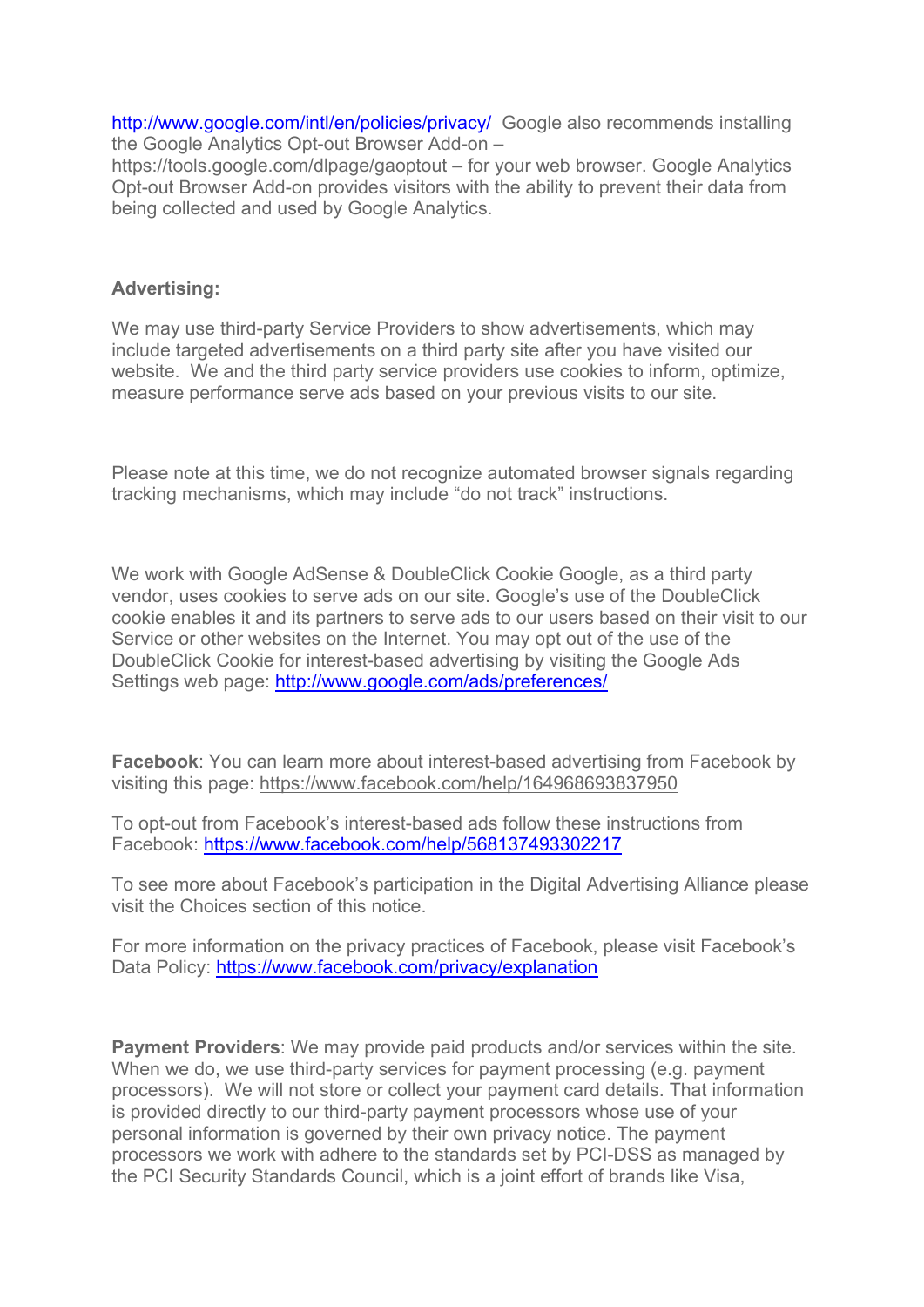Mastercard, American Express and Discover. PCI-DSS requirements help ensure the secure handling of payment information.

The payment processors we work with are:

Stripe – Please [view their privacy policy here](https://stripe.com/gb/privacy)

Paypal – Please [view their privacy policy here](https://www.paypal.com/uk/webapps/mpp/ua/privacy-prev)

· **To comply with legal process or to protect** Halima Heath Hypnotherapy & Mindfulness**.** If we believe that disclosure is reasonably necessary to comply with a law, regulation, legal or governmental request; to enforce applicable terms of use, including investigation of potential violations thereof; to protect the safety, rights, or property of the public, any person, or Halima Heath Hypnotherapy & Mindfulness as required by law; or to detect, prevent, or otherwise address, security or technical issues or illegal or suspected illegal activities (including fraud).

# · **Business Transfers.**

We may engage in a merger, acquisition, bankruptcy, dissolution, reorganization, or similar transaction or proceeding that involves the transfer of the information described in this Policy. In such transitions, customer information is typically one of the business assets that is transferred or acquired by a third party. In the unlikely event that we or substantially all of our assets are acquired or enter a court proceeding, you acknowledge that such transfers may occur and that your personal information can continue to be used as set forth in this privacy policy.

## **Links to Other Sites**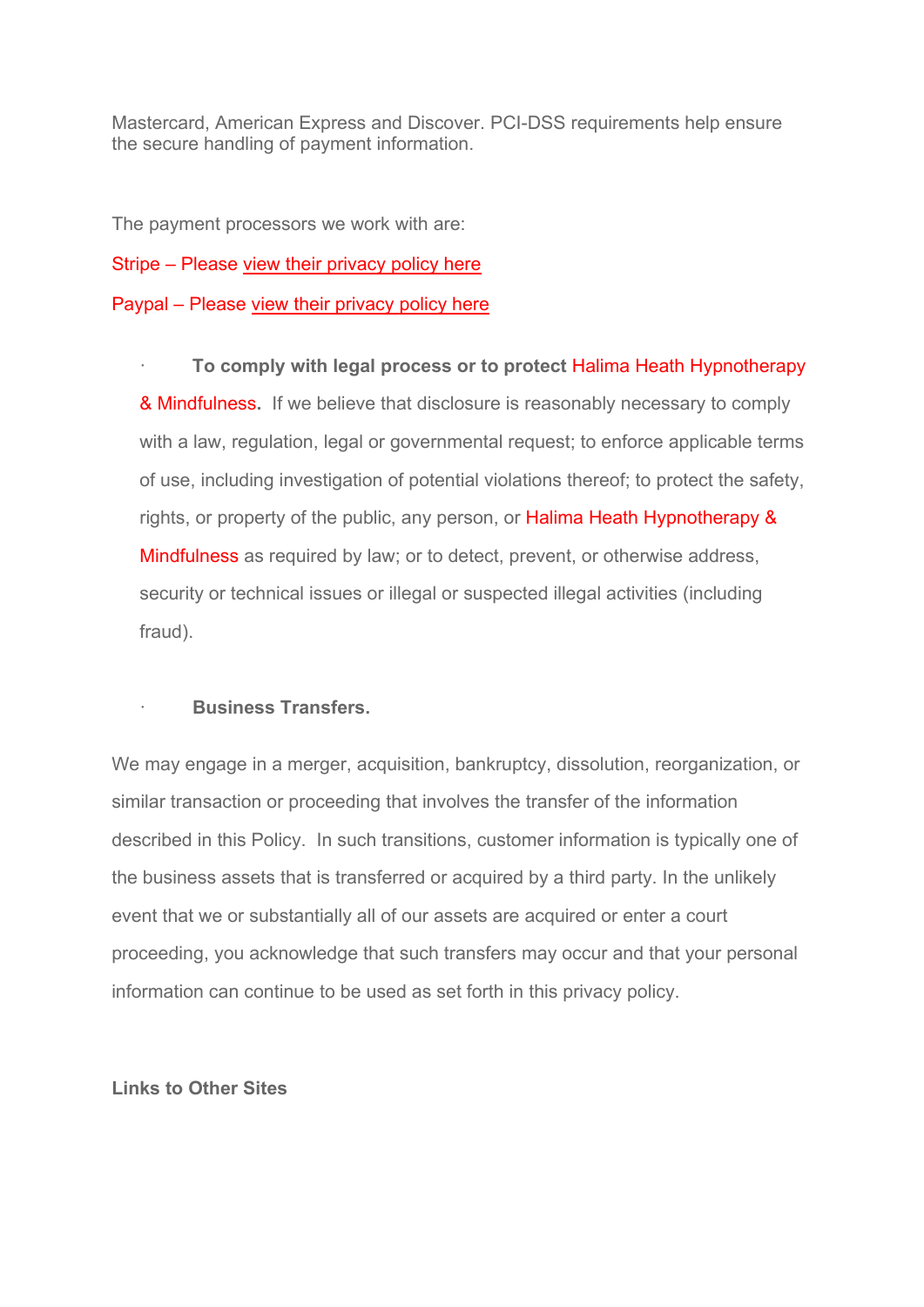We may have links on our site to other sites that we do not operate. If you click on a third party link, you will be taken directly to that site which is governed by its own privacy notice. We strongly encourage you to read that privacy notice. We do not control that site and assume no responsibility for the content, policies or its practices.

### **Retention**

Halima Heath Hypnotherapy & Mindfulness will retain your Personal Data only for as long as is necessary for the purposes set out in this Privacy Notice. We will retain and use your Personal Data to the extent necessary to comply with our legal obligations (for example, if we are required to retain your data to comply with applicable laws), resolve disputes, and enforce our legal agreements and policies.

Halima Heath Hypnotherapy & Mindfulness will also retain Usage Data for internal analysis purposes. Usage Data is generally retained for a shorter period of time, except when this data is used to strengthen the security or to improve the functionality of our Service, or we are legally obligated to retain this data for longer time periods.

### **Choices and Individual Rights:**

We aim to take reasonable steps so you can correct, amend, delete or limit the use of your Personal Data.

You have the following choices:

- **E-mail.** As described above, if you do not wish to receive promotional e-
- mails from us, you may opt out at any time.
- · Your browser's help function should contain instructions on how to set your computer to accept all cookies, to notify you when a cookie is issued, or to not receive cookies at any time.

You can opt out of online targeted advertising by opting out within the advertisement itself or by visiting [Digital Advertising Alliance,](http://www.aboutads.info/)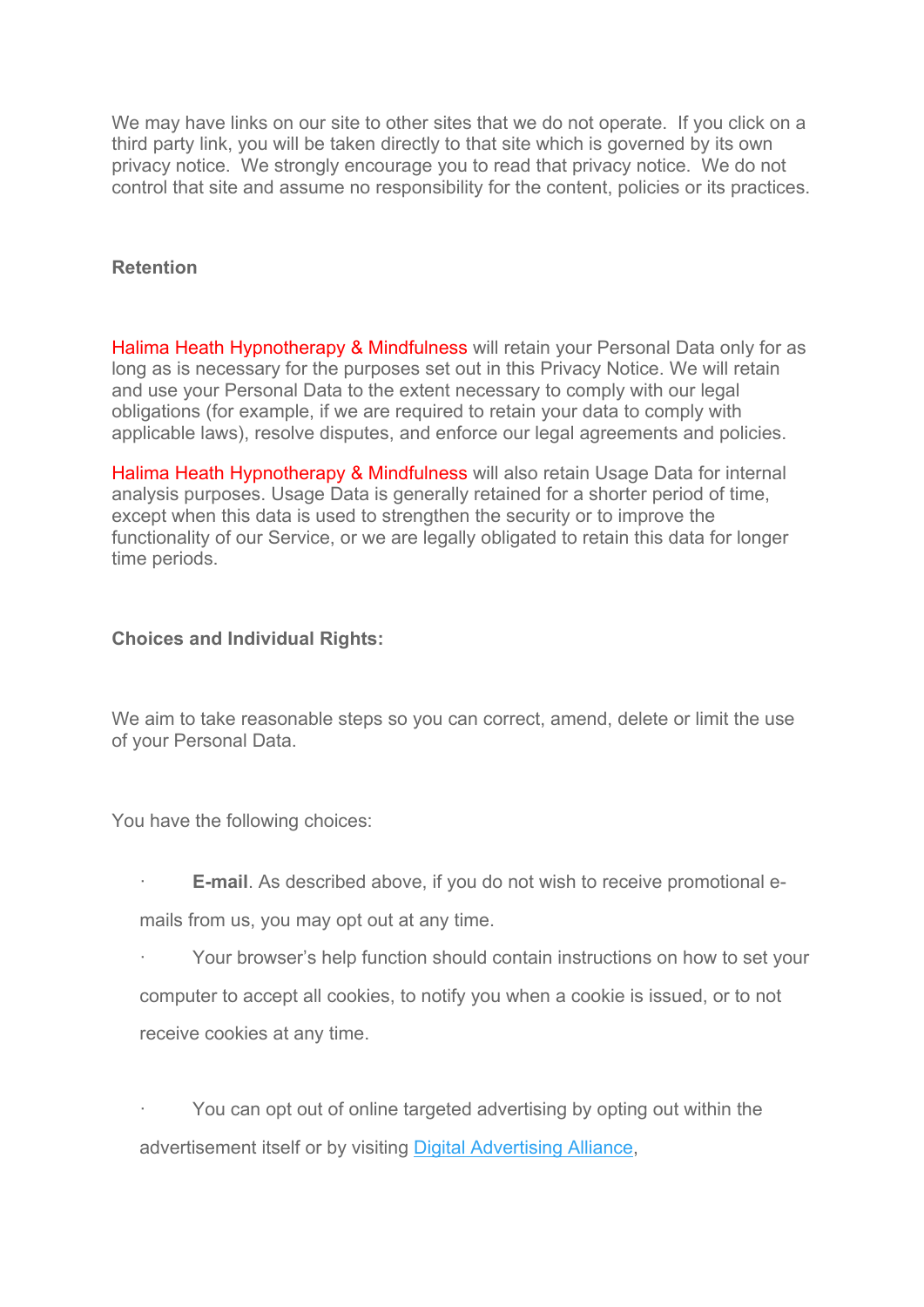[http://www.aboutads.info/,](http://www.aboutads.info/) the Digital Advertising Alliance of Canada in Canada <http://youradchoices.ca/> or the European Interactive Digital Advertising Alliance in Europe [http://www.youronlinechoices.eu/.](http://www.youronlinechoices.eu/) You can also opt out of the Digital Advertising Alliance using your mobile device settings.

# **Your rights under certain circumstances:**

To access and receive a copy of the Personal Data we hold about you.

To rectify any Personal Data held about you that is inaccurate

To request the deletion of Personal Data held about you

You have the right to data portability for the information you have provided to us. You can request to obtain a copy of this information in a commonly used electronic format so that you can manage and move it. We will need to verify your identity before being able to respond to such requests. Please contact us at

# halimaheath@gmail.com

# **Security**

We believe we use reasonable administrative, logical, physical and managerial measures to safeguard your personal information against loss, theft and unauthorized access, use and modification. Unfortunately, no measures can be guaranteed to provide 100% security. Accordingly, we cannot guarantee the security of your information.

# **Our policy on children's information**

Our site is not directed to children under 16. If you learn that your minor child has provided us with personal information without your consent, please contact us.

**Changes to the Policy**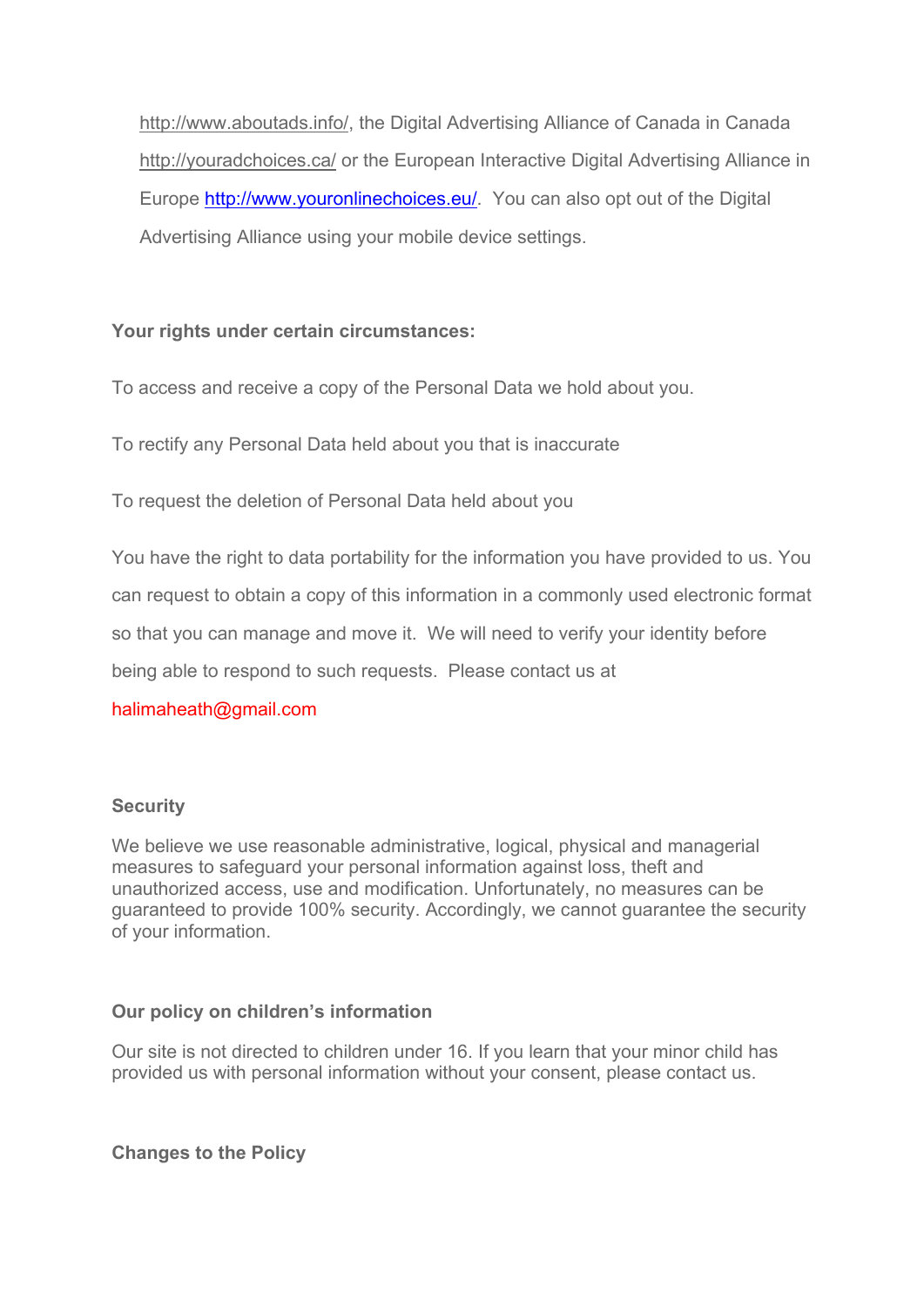We may change this policy from time to time, and if we do make changes, we'll post any changes on this page. If you continue to visit our site after those changes are in effect, you agree to the revised policy. If the changes are significant, we may provide more prominent notice or get your consent on the new policy.

### **Contacting Us**

If you have any questions or comments about this policy, please contact us at email

**Cookies Policy**

## **Last updated: 1st Febuary 2021**

Halima Heath Hypnotherapy & Mindfulness ("us", "we", or "our") uses cookies on the Website<https://www.halimaheath.com/> (the "Service"). By using the Service, you consent to the use of cookies.

Our Cookies Policy explains what cookies are, how we use cookies, how thirdparties we may partner with may use cookies on the Service, your choices regarding cookies and further information about cookies.

#### **What are cookies**

Cookies are small pieces of text sent to your web browser by a website you visit. A cookie file is stored in your web browser and allows the Service or a third-party to recognize you and make your next visit easier and the Service more useful to you.

Cookies can be "persistent" or "session" cookies. Persistent cookies remain on your personal computer or mobile device when you go offline, while session cookies are deleted as soon as you close your web browser.

**How** Halima Heath Hypnotherapy & Mindfulness **uses cookies**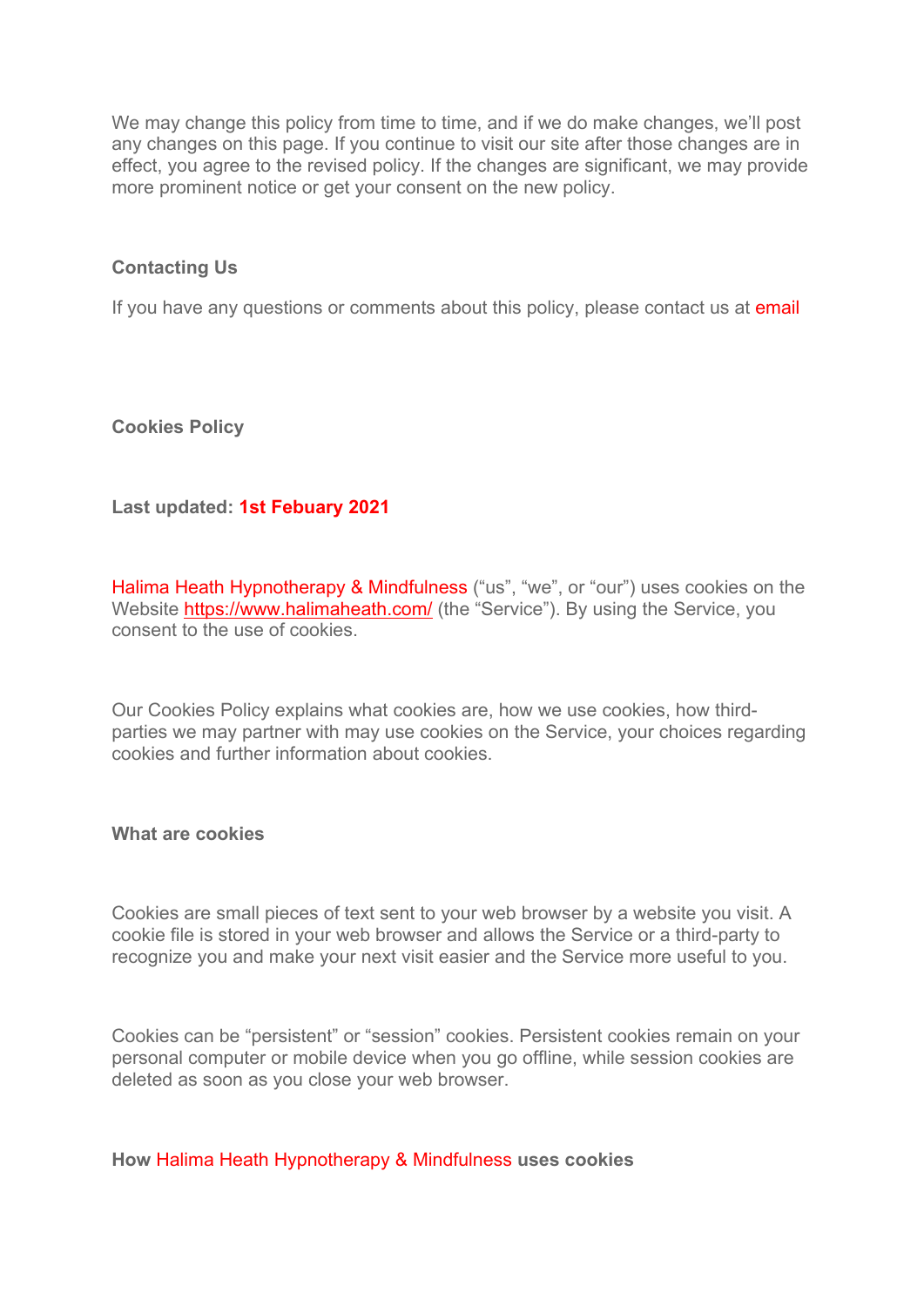When you use and access the Service, we may place a number of cookies files in your web browser.

We use cookies for the following purposes:

· To enable certain functions of the Service

· To provide analytics

We use both session and persistent cookies on the Service and we use different types of cookies to run the Service:

· Essential cookies. We may use cookies to remember information that changes the way the Service behaves or looks, such as a user's language preference on the Service.

Analytics cookies. We may use analytics cookies to track information how the Service is used so that we can make improvements. We may also use analytics cookies to test new advertisements, pages, features or new functionality of the Service to see how our users react to them.

## **Third-party cookies**

In addition to our own cookies, we may also use various third-parties cookies to report usage statistics of the Service, deliver advertisements on and through the Service, and so on.

#### **What are your choices regarding cookies**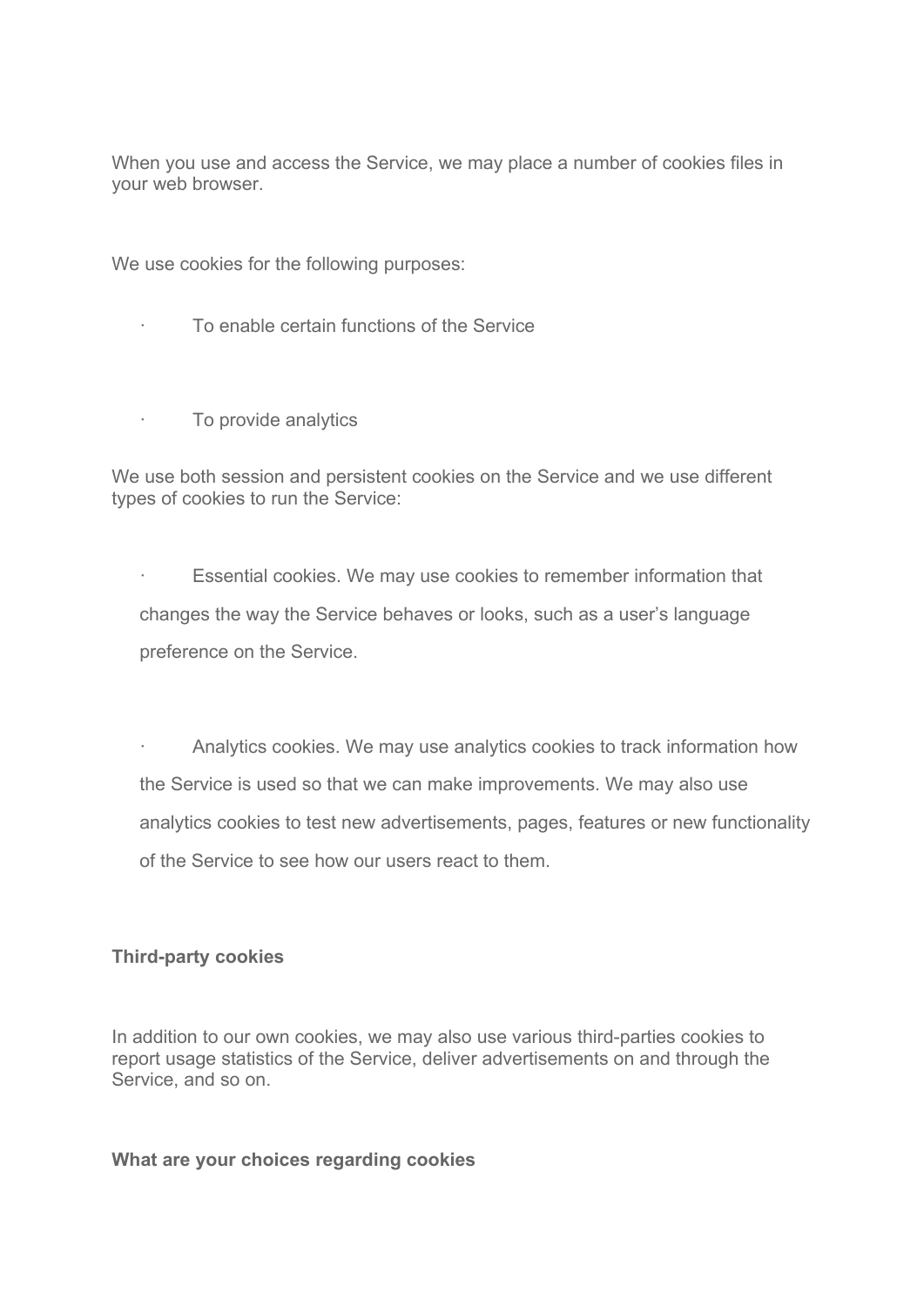If you'd like to delete cookies or instruct your web browser to delete or refuse cookies, please visit the help pages of your web browser.

Please note, however, that if you delete cookies or refuse to accept them, you might not be able to use all of the features we offer, you may not be able to store your preferences, and some of our pages might not display properly.

For the Chrome web browser, please visit this page from Google: <https://support.google.com/accounts/answer/32050>

· For the Internet Explorer web browser, please visit this page from Microsoft:<http://support.microsoft.com/kb/278835>

For the Firefox web browser, please visit this page from Mozilla:

<https://support.mozilla.org/en-US/kb/delete-cookies-remove-info-websites-stored>

For the Safari web browser, please visit this page from Apple: [https://support.apple.com/kb/PH21411?locale=en\\_US](https://support.apple.com/kb/PH21411?locale=en_US)

For any other web browser, please visit your web browser's official web pages.

## **Where can you find more information about cookies**

You can learn more about cookies and the following third-party websites: